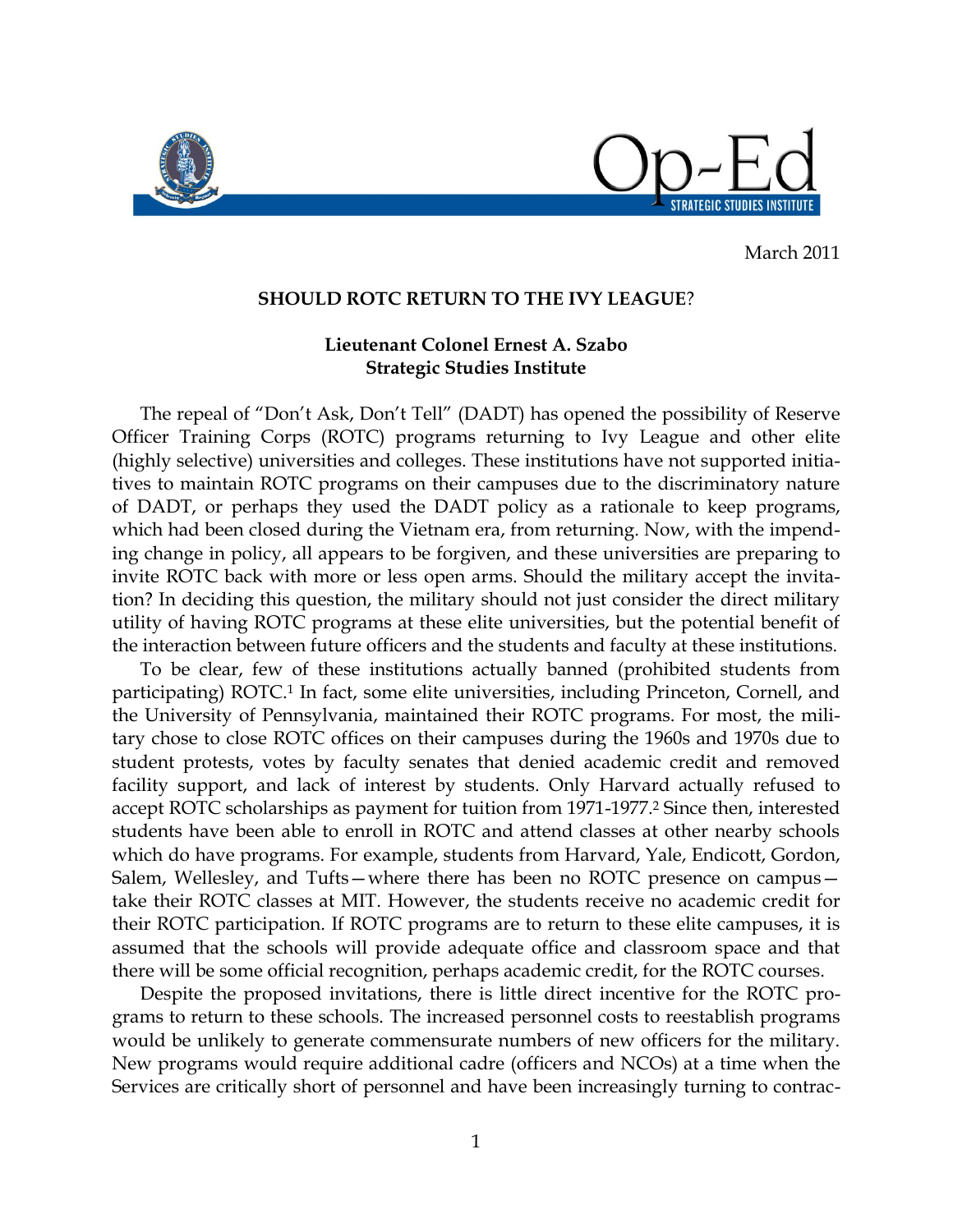tors to serve as ROTC recruiters and instructors. The few interested students could still take classes at one of the existing programs near their school. Presently, Army ROTC maintains about 273 programs nationwide; the Air Force has 140; and the Navy about 75. The cost of an ROTC scholarship at elite universities is much more expensive, and recipients tend to leave the military after completing their initial service obligation, rather than remaining for a career.

While there is not likely to be a direct return on investment from the return of ROTC programs to elite universities, there is the potential to reap indirect, longer-term benefits. For example, it is in the best interest of the military to increase its presence and visibility on the campuses of elite universities as part of a broader effort to enhance the relationship between American society and its military. Senior leaders, to include the Secretary of Defense and the Chairman of the Joint Chiefs of Staff, have spoken about the growing gap between the military and society.<sup>3</sup>

Few Americans have served in the military or have a family member, friend, or coworker who has. Those who do join the military come from predominantly southern and rural areas. The relative lack of interest in the military among Americans who live in the northeastern sections of the United States is not just limited to the universities, northeasterners enlist at far lower rates as well.<sup>4</sup> While the military and its service members are treated with a welcome deference compared to the 1960s, there is little understanding of the implications of that service. Most Americans have not experienced firsthand the pain of deployments or casualties of war. To them, military service is an abstraction. They may understand it in theory, but they have no personal or emotional connection to the service personnel who employ force in America's name. Likewise those who do choose to serve may not identify with or respect the values and perspectives which are common in much of America. It may become easy for the military to dismiss the opinions of those who do not serve as "others" who cannot understand, and therefore cannot judge or comment upon military activities.

This increasing gap between Americans and their military has significant implications for U.S. policy. These include: problems in recruiting and retention; friction between military and political leaders; loss of sensitivity by the military to the desires of the American people; and a loss of the sense of ownership that Americans feel for their military. These implications raise some important questions: Will Americans care how the military is employed when they don't know anyone who is actually in the military? Will they feel the same sense of passion when this military is committed to combat operations? Will they continue to support the military leaders who must make difficult and controversial decisions in combat? Will society hold the military to unrealistic standards of behavior when it is composed of "those soldiers" vs. "our soldiers"? Will military leaders guide the actions of their soldiers with the knowledge that America expects them to exemplify American and professional values?

The potential disconnect between the political decision to use military force, and the human passion that normally accompanies bloodshed, is the most detrimental impact of the growing gap between American society and the military. War is never simply a rational act on the part of governments. It is an act of force that cannot help but involve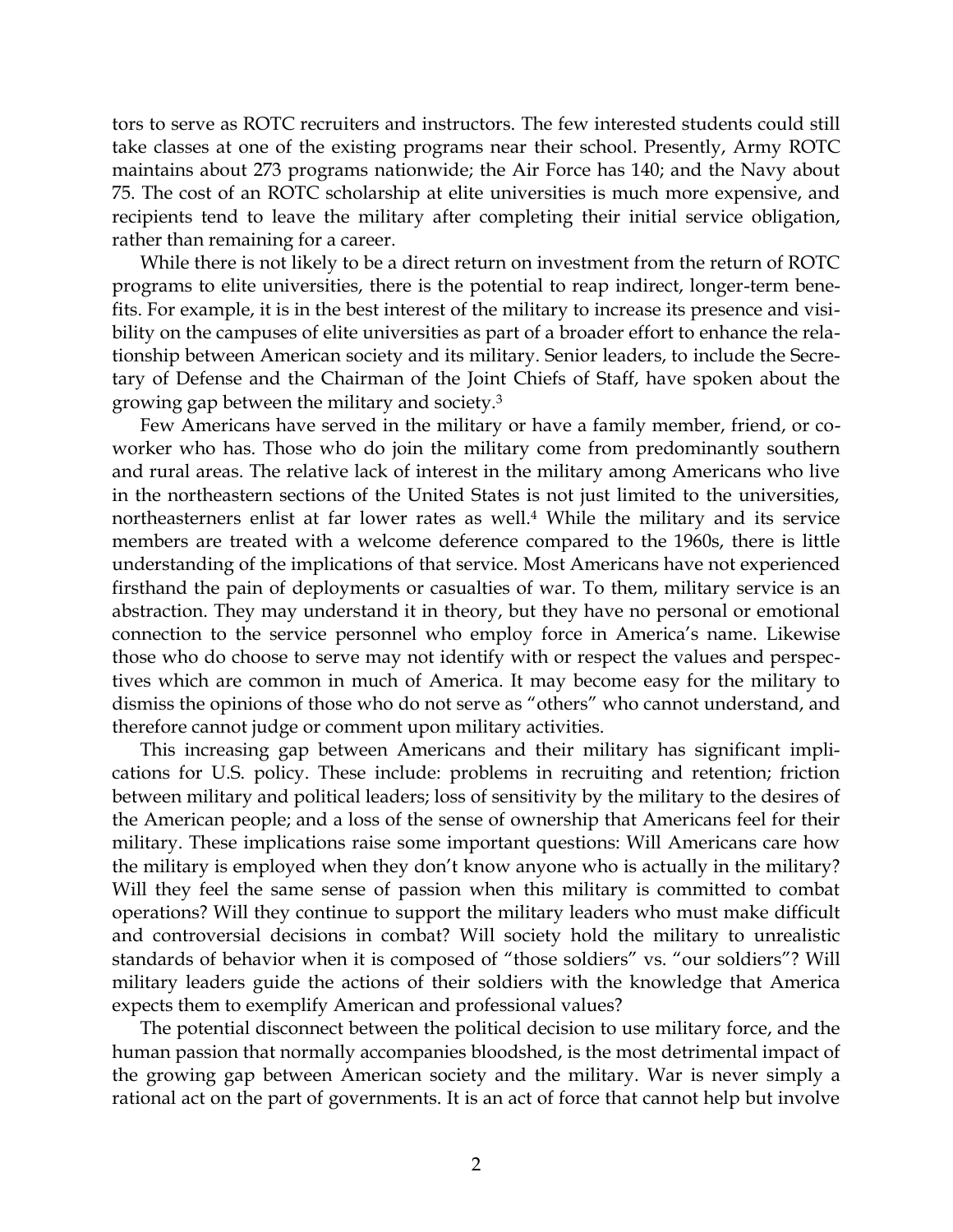emotions. <sup>5</sup> Once a war is begun, this passion will take the war in directions that policymakers find difficult to control. Such initial disinterest by American society could allow policymakers to commit the U.S. military to conflicts without having to initially consider the support or passion of the American people. However, it can become very difficult to sustain such a policy once the human impact of combat operations becomes clear. This inability to sustain a conflict would have significant consequences for U.S. security. The decision to go to war should never be easy and U.S. policymakers should always have to justify the use of force to the American people and obtain their commitment to sustain that force throughout the conflict.

The necessity to gain and maintain the support of the American people for the use of military force should always be foremost in the minds of policymakers, and is one of the primary reasons why the military should maintain a presence, to include ROTC, on the campuses of elite universities. Although few of the students are likely to serve in the military, they are likely to serve as key leaders in government, academia, and industry. Students at these universities should be exposed to ROTC cadets, cadre, other service members, and especially to the values that these military professionals display by their willingness to sacrifice their lives in defense of their nation. American society should understand that war is not remote, bloodless, precise, predictable, or impersonal. ROTC programs can narrow the civil-military gap, especially among those students who so regularly go on to hold powerful and influential positions in American society. In addition to influencing the elite universities, ROTC cadets and other service members will be positively influenced by those universities. They will benefit from the interaction with the faculty and students and from the exposure to a diversity of ideas and values.

## **ENDNOTES**

1. Diane H. Mazur, "The Myth of the ROTC Ban," *New York Times*, October 24, 2010. See also Leah Greenbaum, "ROTC Members raise flag, break ban," *Columbia Spectator*, November 12, 2010.

2. Bora Fezga and Evan Roseman, "Harvard sets tone for future of ROTC", *The Crimson.com*, June 2, 2009. The Harvard Corporation directed the removal of ROTC in 1971 after a faculty senate vote. It refused to accept ROTC scholarships as well. It rescinded this administrative policy due to a challenge by a student in 1977.

3. Secretary Gates, speech at Duke University, September 29, 2010.

4. Available from *www.heritage.org/research/reports/2008/08/who-serves-in-the-us-military-the-demograph ics-of-enlisted-troops-and-officers*.

5. Carl von Clausewitz, *On War*, Michael Howard and Peter Paret, eds. and trans., Princeton, NJ: Princeton University Press, 1976, p. 89.

\*\*\*\*\*